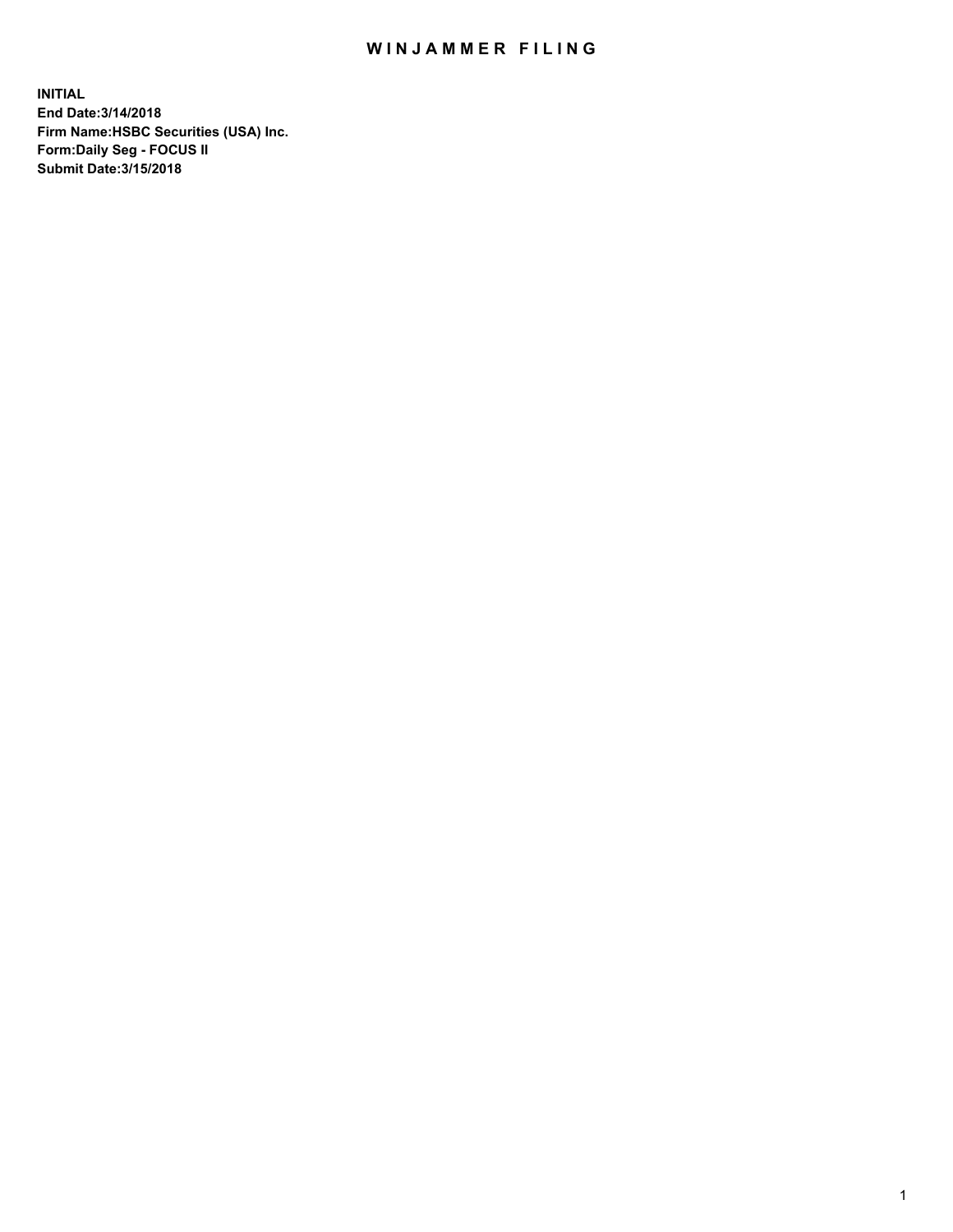## **INITIAL End Date:3/14/2018 Firm Name:HSBC Securities (USA) Inc. Form:Daily Seg - FOCUS II Submit Date:3/15/2018 Daily Segregation - Cover Page**

| Name of Company<br><b>Contact Name</b><br><b>Contact Phone Number</b><br><b>Contact Email Address</b>                                                                                                                                                                                                                         | <b>HSBC Securities (USA) Inc.</b><br><b>Michael Vacca</b><br>212-525-7951<br>michael.vacca@us.hsbc.com |
|-------------------------------------------------------------------------------------------------------------------------------------------------------------------------------------------------------------------------------------------------------------------------------------------------------------------------------|--------------------------------------------------------------------------------------------------------|
| FCM's Customer Segregated Funds Residual Interest Target (choose one):<br>a. Minimum dollar amount: ; or<br>b. Minimum percentage of customer segregated funds required:%; or<br>c. Dollar amount range between: and; or<br>d. Percentage range of customer segregated funds required between: % and %.                       | 147,000,000<br><u>0</u><br><u>00</u><br><u>00</u>                                                      |
| FCM's Customer Secured Amount Funds Residual Interest Target (choose one):<br>a. Minimum dollar amount: ; or<br>b. Minimum percentage of customer secured funds required:%; or<br>c. Dollar amount range between: and; or<br>d. Percentage range of customer secured funds required between: % and %.                         | 25,000,000<br><u>0</u><br><u>00</u><br>00                                                              |
| FCM's Cleared Swaps Customer Collateral Residual Interest Target (choose one):<br>a. Minimum dollar amount: ; or<br>b. Minimum percentage of cleared swaps customer collateral required:%; or<br>c. Dollar amount range between: and; or<br>d. Percentage range of cleared swaps customer collateral required between:% and%. | 95,000,000<br><u>0</u><br><u>00</u><br><u>00</u>                                                       |

Attach supporting documents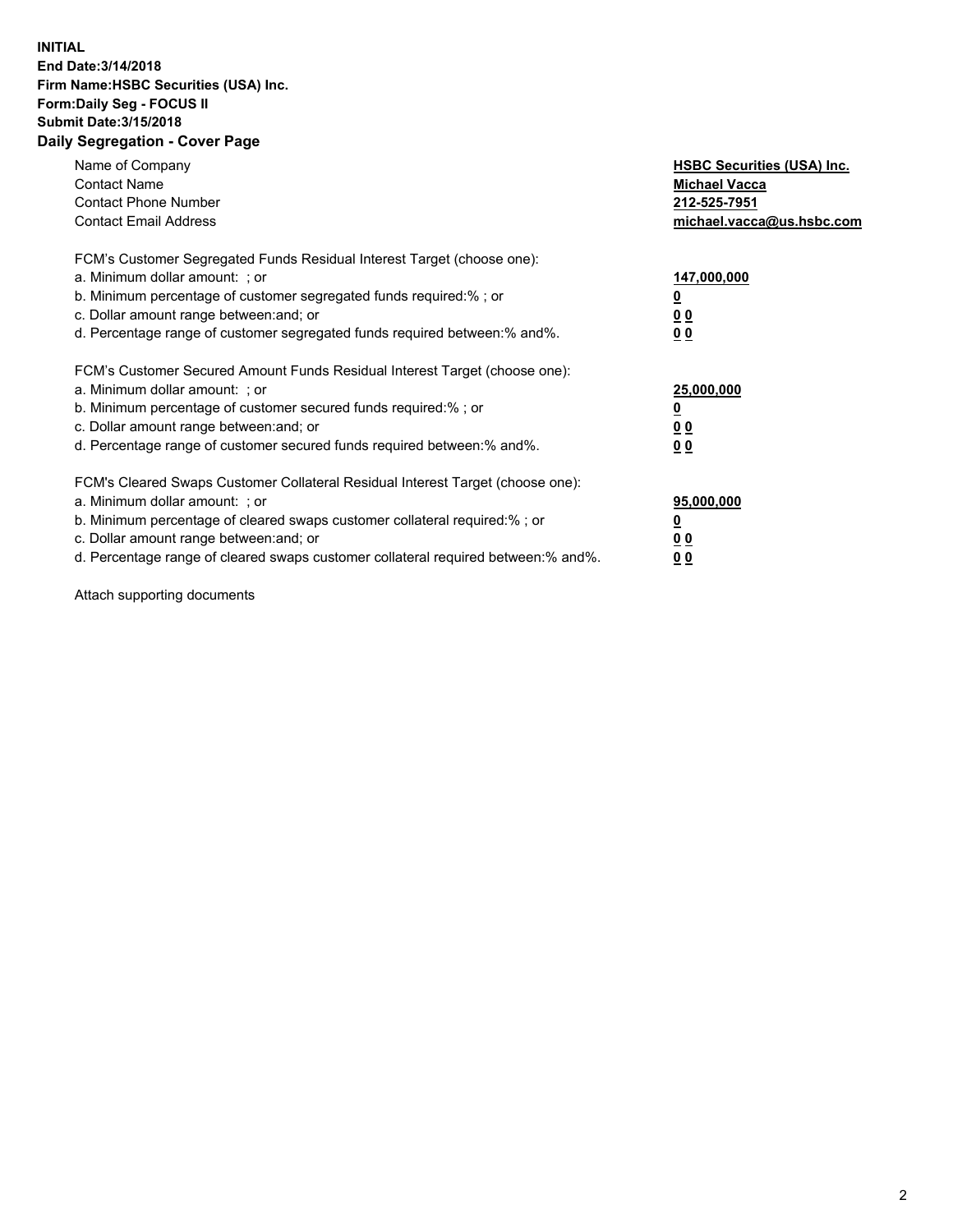**INITIAL End Date:3/14/2018 Firm Name:HSBC Securities (USA) Inc. Form:Daily Seg - FOCUS II Submit Date:3/15/2018 Daily Segregation - Secured Amounts**

|     | Foreign Futures and Foreign Options Secured Amounts                                         |                             |
|-----|---------------------------------------------------------------------------------------------|-----------------------------|
|     | Amount required to be set aside pursuant to law, rule or regulation of a foreign            | $0$ [7305]                  |
|     | government or a rule of a self-regulatory organization authorized thereunder                |                             |
| 1.  | Net ledger balance - Foreign Futures and Foreign Option Trading - All Customers             |                             |
|     | A. Cash                                                                                     | 76,509,890 [7315]           |
|     | B. Securities (at market)                                                                   | 119,971,565 [7317]          |
| 2.  | Net unrealized profit (loss) in open futures contracts traded on a foreign board of trade   | 1,284,902 [7325]            |
| 3.  | Exchange traded options                                                                     |                             |
|     | a. Market value of open option contracts purchased on a foreign board of trade              | $0$ [7335]                  |
|     | b. Market value of open contracts granted (sold) on a foreign board of trade                | $0$ [7337]                  |
| 4.  | Net equity (deficit) (add lines 1.2. and 3.)                                                | 197,766,357 [7345]          |
| 5.  | Account liquidating to a deficit and account with a debit balances - gross amount           | 4,453,625 [7351]            |
|     | Less: amount offset by customer owned securities                                            | -4,453,625 [7352] 0 [7354]  |
| 6.  | Amount required to be set aside as the secured amount - Net Liquidating Equity              | 197,766,357 [7355]          |
|     | Method (add lines 4 and 5)                                                                  |                             |
| 7.  | Greater of amount required to be set aside pursuant to foreign jurisdiction (above) or line | 197,766,357 [7360]          |
|     | 6.                                                                                          |                             |
|     | FUNDS DEPOSITED IN SEPARATE REGULATION 30.7 ACCOUNTS                                        |                             |
| 1.  | Cash in banks                                                                               |                             |
|     | A. Banks located in the United States                                                       | 68,210,046 [7500]           |
|     | B. Other banks qualified under Regulation 30.7                                              | 0 [7520] 68,210,046 [7530]  |
| 2.  | Securities                                                                                  |                             |
|     | A. In safekeeping with banks located in the United States                                   | 53,856,534 [7540]           |
|     | B. In safekeeping with other banks qualified under Regulation 30.7                          | 0 [7560] 53,856,534 [7570]  |
| 3.  | Equities with registered futures commission merchants                                       |                             |
|     | A. Cash                                                                                     | $0$ [7580]                  |
|     | <b>B.</b> Securities                                                                        | $0$ [7590]                  |
|     | C. Unrealized gain (loss) on open futures contracts                                         | $0$ [7600]                  |
|     | D. Value of long option contracts                                                           | $0$ [7610]                  |
|     | E. Value of short option contracts                                                          | 0 [7615] 0 [7620]           |
| 4.  | Amounts held by clearing organizations of foreign boards of trade                           |                             |
|     | A. Cash                                                                                     | $0$ [7640]                  |
|     | <b>B.</b> Securities                                                                        | $0$ [7650]                  |
|     | C. Amount due to (from) clearing organization - daily variation                             |                             |
|     | D. Value of long option contracts                                                           | $0$ [7660]                  |
|     |                                                                                             | $0$ [7670]                  |
|     | E. Value of short option contracts                                                          | 0 [7675] 0 [7680]           |
| 5.  | Amounts held by members of foreign boards of trade                                          |                             |
|     | A. Cash                                                                                     | 45,694,042 [7700]           |
|     | <b>B.</b> Securities                                                                        | 66,115,031 [7710]           |
|     | C. Unrealized gain (loss) on open futures contracts                                         | 1,284,902 [7720]            |
|     | D. Value of long option contracts                                                           | $0$ [7730]                  |
|     | E. Value of short option contracts                                                          | 0 [7735] 113,093,975 [7740] |
| 6.  | Amounts with other depositories designated by a foreign board of trade                      | $0$ [7760]                  |
| 7.  | Segregated funds on hand                                                                    | $0$ [7765]                  |
| 8.  | Total funds in separate section 30.7 accounts                                               | 235,160,555 [7770]          |
| 9.  | Excess (deficiency) Set Aside for Secured Amount (subtract line 7 Secured Statement         | 37,394,198 [7380]           |
|     | Page 1 from Line 8)                                                                         |                             |
| 10. | Management Target Amount for Excess funds in separate section 30.7 accounts                 | 25,000,000 [7780]           |
| 11. | Excess (deficiency) funds in separate 30.7 accounts over (under) Management Target          | 12,394,198 [7785]           |
|     |                                                                                             |                             |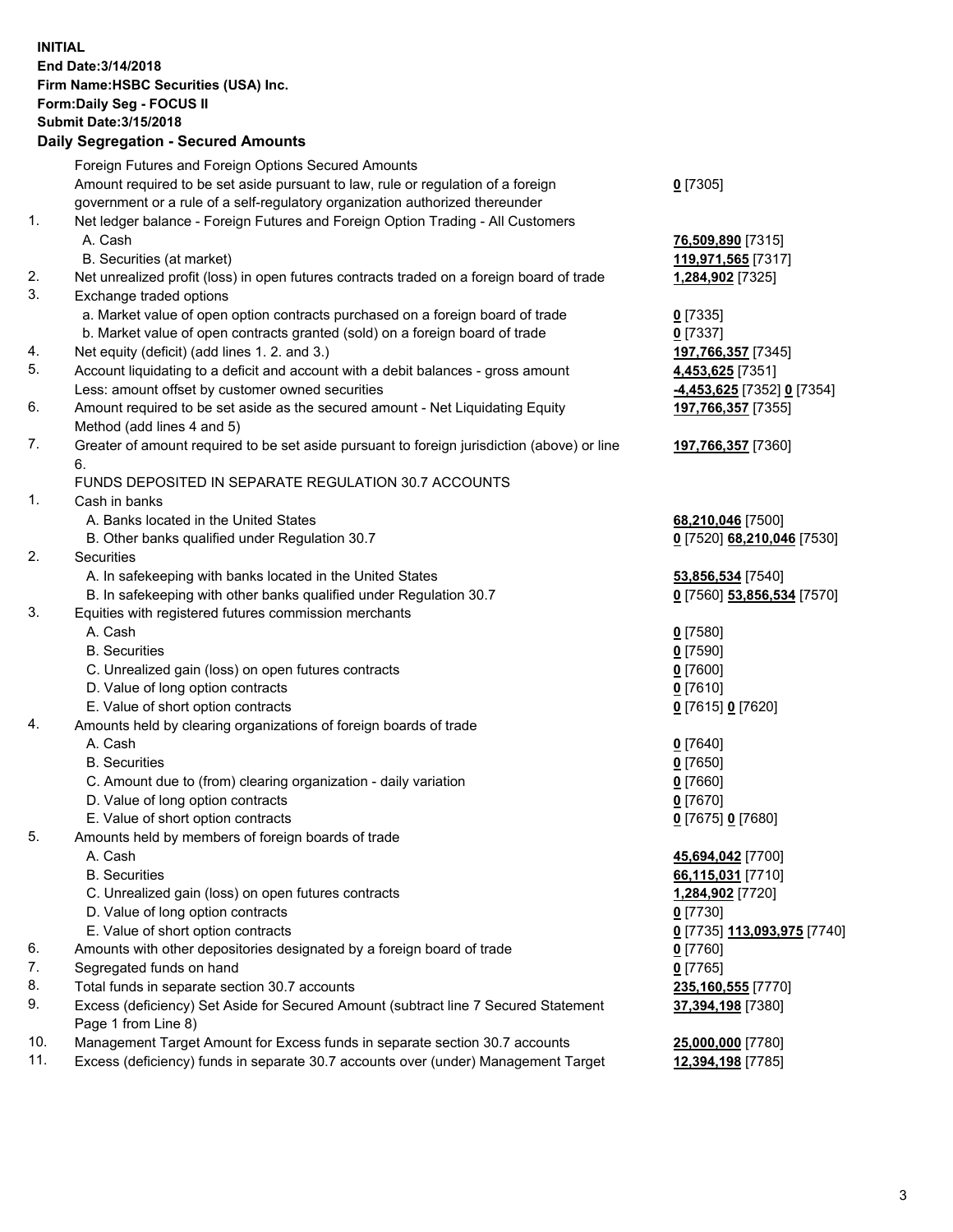**INITIAL End Date:3/14/2018 Firm Name:HSBC Securities (USA) Inc. Form:Daily Seg - FOCUS II Submit Date:3/15/2018 Daily Segregation - Segregation Statement** SEGREGATION REQUIREMENTS(Section 4d(2) of the CEAct) 1. Net ledger balance A. Cash **207,389,489** [7010] B. Securities (at market) **1,247,156,578** [7020] 2. Net unrealized profit (loss) in open futures contracts traded on a contract market **128,751,267** [7030] 3. Exchange traded options A. Add market value of open option contracts purchased on a contract market **207,719,714** [7032] B. Deduct market value of open option contracts granted (sold) on a contract market **-20,374,098** [7033] 4. Net equity (deficit) (add lines 1, 2 and 3) **1,770,642,950** [7040] 5. Accounts liquidating to a deficit and accounts with debit balances - gross amount **20,668,049** [7045] Less: amount offset by customer securities **-20,667,975** [7047] **74** [7050] 6. Amount required to be segregated (add lines 4 and 5) **1,770,643,024** [7060] FUNDS IN SEGREGATED ACCOUNTS 7. Deposited in segregated funds bank accounts A. Cash **29,441,862** [7070] B. Securities representing investments of customers' funds (at market) **0** [7080] C. Securities held for particular customers or option customers in lieu of cash (at market) **205,570,516** [7090] 8. Margins on deposit with derivatives clearing organizations of contract markets A. Cash **452,170,820** [7100] B. Securities representing investments of customers' funds (at market) **0** [7110] C. Securities held for particular customers or option customers in lieu of cash (at market) **984,324,242** [7120] 9. Net settlement from (to) derivatives clearing organizations of contract markets **6,645,910** [7130] 10. Exchange traded options A. Value of open long option contracts **207,719,714** [7132] B. Value of open short option contracts **-20,374,098** [7133] 11. Net equities with other FCMs A. Net liquidating equity **9,358,863** [7140] B. Securities representing investments of customers' funds (at market) **0** [7160] C. Securities held for particular customers or option customers in lieu of cash (at market) **0** [7170] 12. Segregated funds on hand **57,261,820** [7150] 13. Total amount in segregation (add lines 7 through 12) **1,932,119,649** [7180] 14. Excess (deficiency) funds in segregation (subtract line 6 from line 13) **161,476,625** [7190] 15. Management Target Amount for Excess funds in segregation **147,000,000** [7194]

16. Excess (deficiency) funds in segregation over (under) Management Target Amount Excess

**14,476,625** [7198]